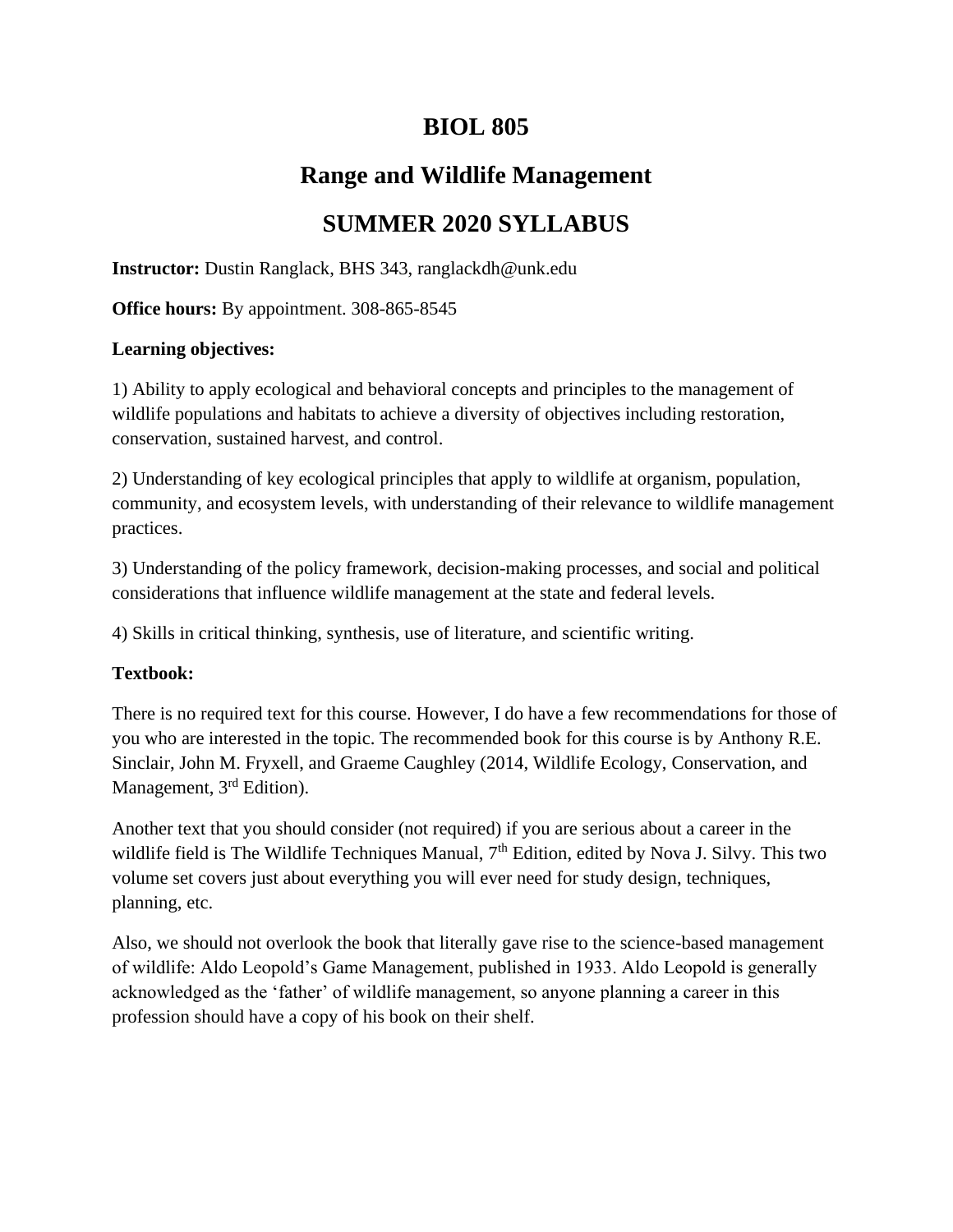#### **Additional Readings**

I will occasionally post additional related readings on Canvas. We will also occasionally examine current wildlife and environmental issues by reading and discussing articles from the High Country News. This excellent publication has been covering western issues (politics, environment, science, etc.) since 1970 and has been gracious enough to provide free subscriptions to the entire class. To access the material, follow the instructions below. While I will require you to read some articles and come prepared to discuss them, I hope that you will take full advantage of this subscription and explore the great content this provides. Not only do you have access to the current and recent content online, but you can get access to their archive going all the way back to 1970.

#### Visit [hcn.org/subscribe](http://hcn.org/subscribe)

Under "Student Subscription", choose "Student - Digital Subscription" Enter Code: "HCNstudent" to change term and pricing to \$0 for 6 months.

#### **Course scope and format:**

This course integrates animal behavior, population dynamics, habitat relationships, ecosystem processes, and the social and political aspects of wildlife management. In keeping with current thinking, wildlife management is presented as a tool for nurturing the resilience of socialecological systems. Case studies are presented to illustrate the application of basic management principles to the stewardship of wildlife resources in real-world scenarios.

The format is a combination of lectures, discussions, and writing assignments. All PowerPoint presentations and other course materials will be accessible in Canvas.

### **Grading:**

The final course grade will be based on two exams, one writing assignment, and Canvas discussion boards. Class participation is strongly encouraged and will be rewarded at the end of the semester by adding 1-5 bonus points to the final percentage scores of those who contribute regularly and constructively to discussions beyond the regular expectation.

### **Exams:**

Both exams are open-book, open-note, open-anything-but-another-human. Exam I will be distributed on Friday 14 June and is due on Friday 21 June. Exam I will cover everything in the course to that point. Exam II is fully comprehensive in that it covers all the material presented in the entire course, but will focus more on the material that was not included in Exam I. Exam II will be distributed on Friday 5 July and is due on Friday 12 July.

### **Writing assignment:**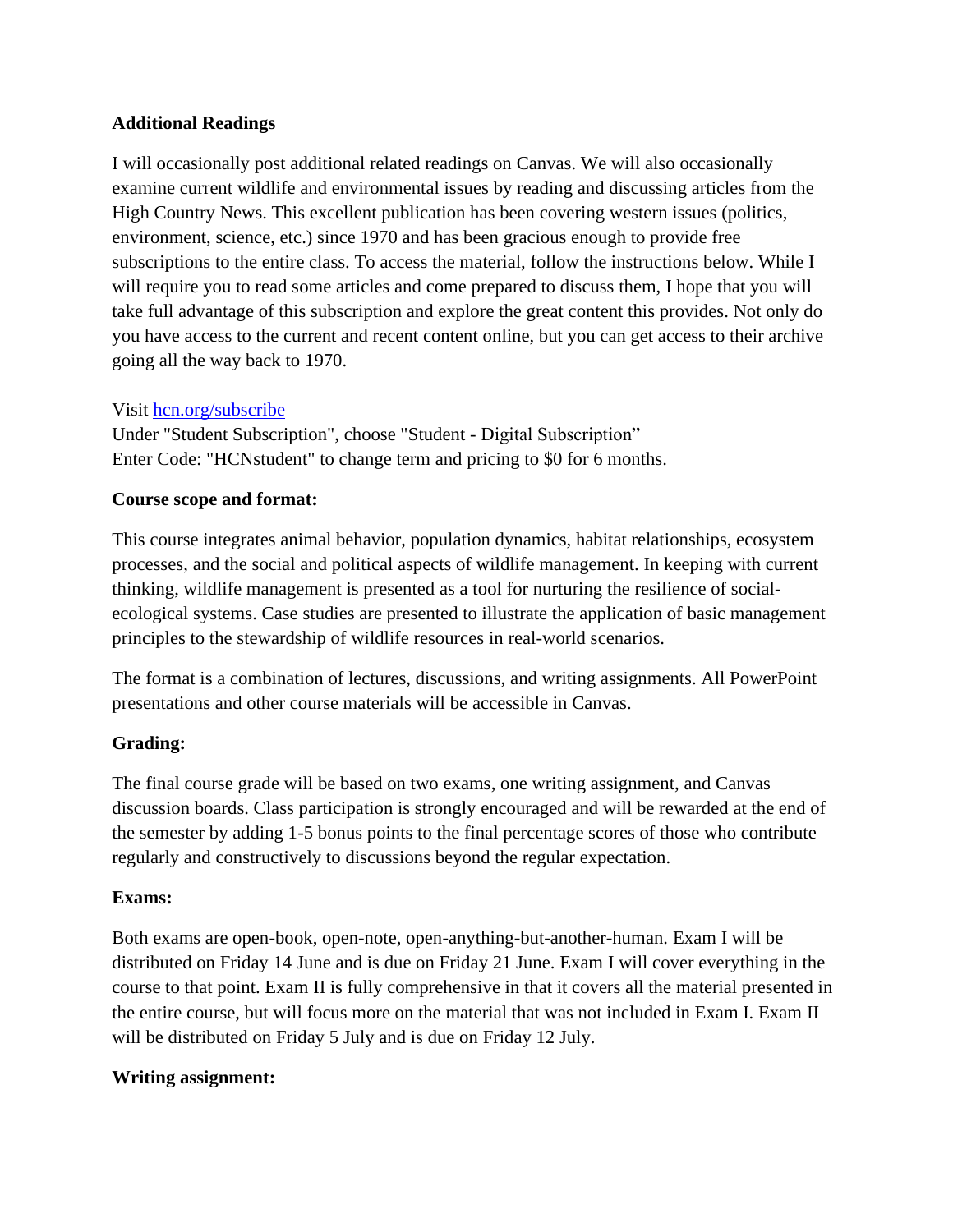Assignments must be submitted before or on the deadline dates, which are clearly stated in this syllabus.

1) The first assignment requires a report (4 pages minimum, double-spaced, 12- point font, formatted according to the Journal of Wildlife Management style guide) supported by at least five relevant references. Do not use website URLs as references. The topic is:

Select any wildlife species of your choice and write a report on how scientific research (biology and ecology) has resulted in improved management of one or more populations of that species.

Due on Canvas **Friday June 7**.

#### **Lab Exercises:**

There will be 8 labs, each worth 10 points. Full details for each lab will be available on Canvas. Lab attendance is necessary for this course. A total of 3 unexcused lab absences will result in an F for the entire course.

#### **Discussions:**

You will be broken into groups and expected to participate in at least 4 group video discussions via Zoom to discuss the material we have gone over in the lectures. You will be divided into groups based on you general availability (weekdays, weekends, morning, afternoon, evening) and are expected to record your discussions and submit them for credit. I will try to join at least 1 discussion from each group during the semester.

### **GRADING RUBRIC:**

| 3) Writing Assignment<br>4) Discussions | $200$ pts | $200$ pts              |
|-----------------------------------------|-----------|------------------------|
| 1) Exam I<br>$2)$ Exam II               |           | $200$ pts<br>$250$ pts |

850 pts

The grading scale used for this class is as follows:

A (93-100%), A- (90-92%), B+ (88-89%), B (83-87%), B- (80-82%), C+ (78-79%), C (73-77%), C- (70-72%), D+ (68-69%), D (63-67%), D- (60-62%), and F (below 60%).

In general, grades for the course will be assigned as:

A – Indicates that the work is markedly superior and is without major problems. It is an honors grade denoting that the goals for the assignment.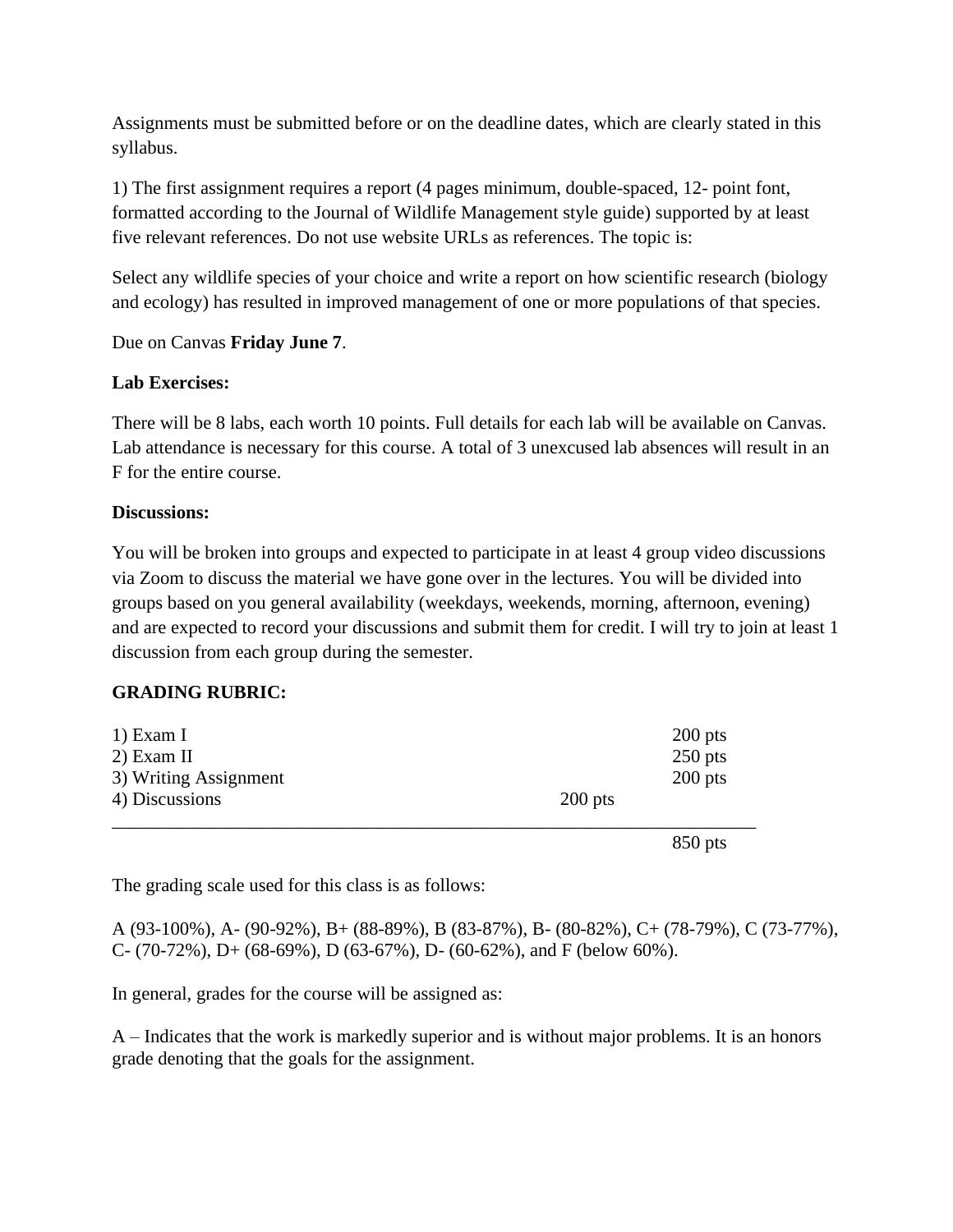B – Indicates that the work has met all of the requirements of the assignment or course at a level that is consistently above average.

C – Indicates satisfactory work that is consistently average and that meets the course goals at a sufficient level to pass.

D – Indicates the minimal achievement in order to earn credit, even though the work is below the standard required for good academic standing.

F – Indicates failure to complete an assignment or course, or work that does not fit into the requirements of the assignment or course.

## **COURSE POLICIES:**

Classrooms (even online) should be considered sanctuaries for the pursuit of knowledge. Those who enter them should be committed to learning and to respect the ideas and opinions of others. Undesirable behavior will lead to dismissal from the lecture session and even expulsion from the course. Undesirable behavior includes (but is not limited to), harassment of any kind, off-topic discussion posts, etc.

**Plagiarism and cheating:** Anyone found plagiarizing or cheating will receive a 0 for that assignment; subsequent violations will result in referral to the Vice Chancellor for Academic Affairs for dismissal from the university.

**Late assignments**: Without a valid excuse, any assignment not turned in on time is a Late Assignment. Late assignments will be docked 10% of its total possible points per day, holidays and weekends excluded. So if a 40-point Report was due on Tuesday, you will receive 36 pts (maximum!) if you turn it in on Wednesday and 32 pts if you turn it in on Thursday.

### **Students with Disabilities or Those Who are Pregnant**

Students with disabilities or those who are pregnant are encouraged to contact me for a confidential discussion of their individual needs for academic accommodation. It is the policy of the University of Nebraska at Kearney to provide flexible and individualized reasonable accommodation to students with documented disabilities or those who are pregnant. To receive accommodation services for a disability, students must be registered with UNK Disabilities Services Coordinator, David Brandt, in the Academic Success Office, 163 Memorial Student Affairs Building, 308-865-8214 or by email [unkdso@unk.edu.](mailto:unkdso@unk.edu) For those needing accommodation due to pregnancy, you need to visit with Student Health. The following link provides information for students and faculty regarding pregnancy rights. [http://www.nwlc.org/resource/pregnant-and-parenting-students-rights-faqs-college-and](http://www.nwlc.org/resource/pregnant-and-parenting-students-rights-faqs-college-and-graduate-students)[graduate-students](http://www.nwlc.org/resource/pregnant-and-parenting-students-rights-faqs-college-and-graduate-students)

### **Reporting Student Sexual Harassment, Sexual Violence or Sexual Assault**

Reporting allegations of rape, domestic violence, dating violence, sexual assault, sexual harassment, and stalking enables the University to promptly provide support to the impacted student(s), and to take appropriate action to prevent a recurrence of such sexual misconduct and protect the campus community. Confidentiality will be respected to the greatest degree possible.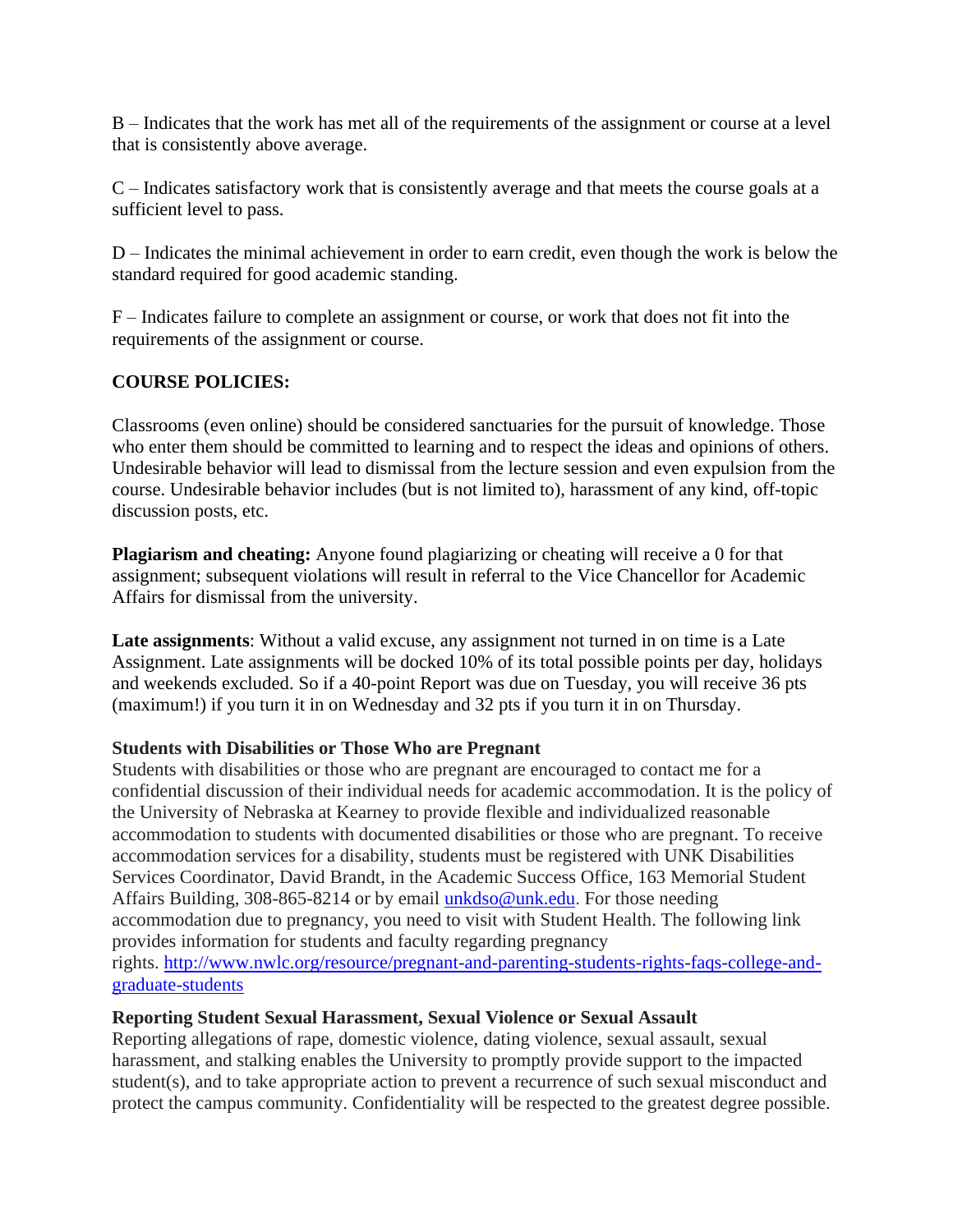Any student who believes she or he may be the victim of sexual misconduct is encouraged to report to one or more of the following resources: **Local Domestic Violence, Sexual Assault Advocacy Agency** 308-237-2599 **Campus Police (or Security)** 308-865-8911 **Title IX Coordinator** 308-865-8655

Retaliation against the student making the report, whether by students or University employees, will not be tolerated.

**SUBJECT TO CHANGE:** This syllabus and schedule are subject to change in the event of extenuating circumstances. If you are absent from class, it is your responsibility to check on announcements or assignments made while you were absent.

### **Above all:**

Your objective should be to enjoy this course and come away from it having gained a firm understanding of the underlying principles that govern the wise management of wildlife resources. Participate in class discussions, ask questions, make use of revision opportunities, and consult the instructor after class if there is anything you need clarified.

 $_{\rm 000}$